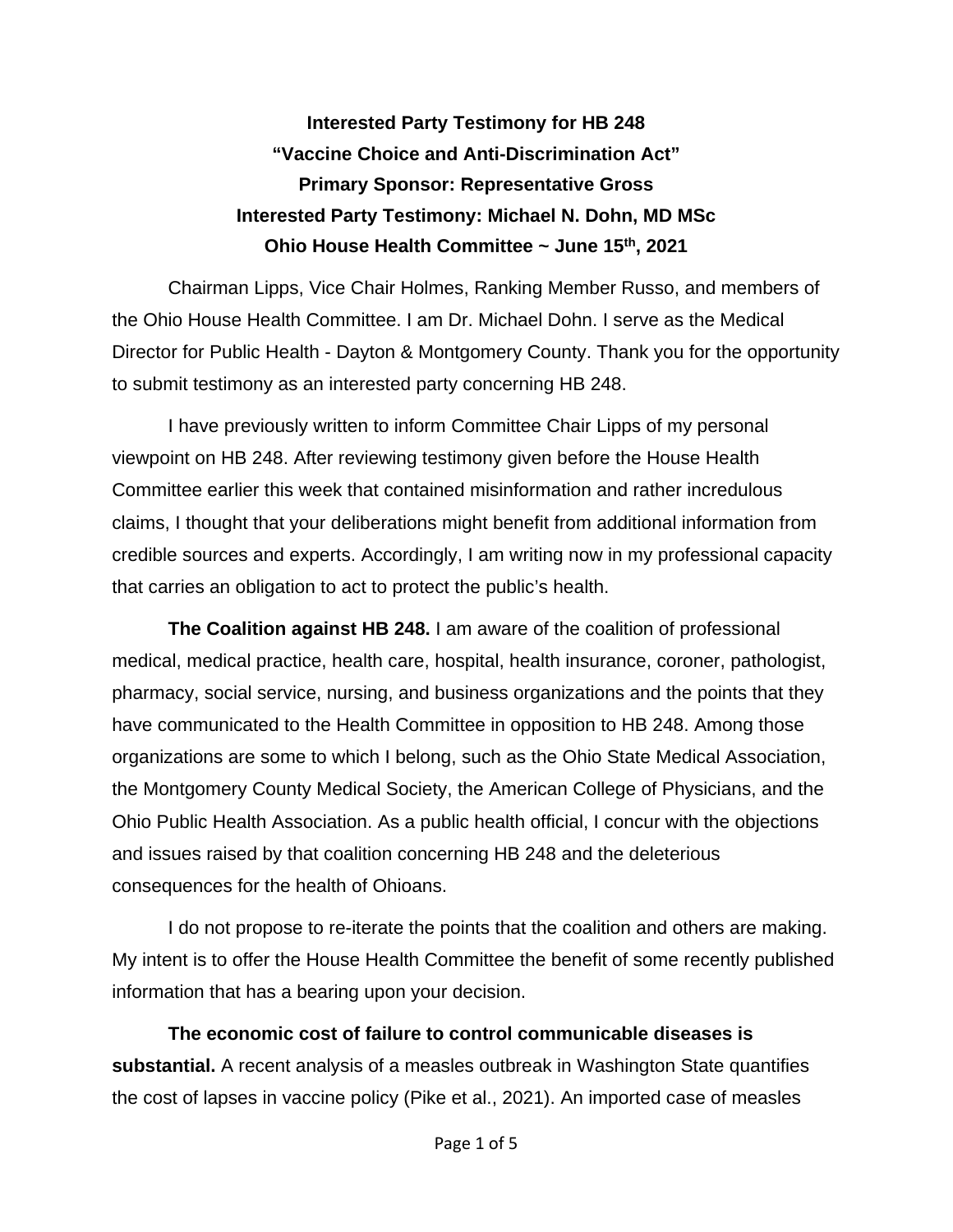entered a community with insufficient vaccination levels and quickly resulted in an outbreak involving 72 cases (42 laboratory-confirmed and 30 epidemiologically linked to confirmed cases). The authors estimate that management of the outbreak cost about \$3.4 million including direct and indirect medical care expenditures, public health expenses, and productivity losses from illness, home isolation, quarantine (including 375 individuals age 15 years or older and the caregivers of 173 children aged less than 10 years), and informal caregiving activities. The disease itself can cause economic disruption independent of any governmental actions. The best economic protection is to maintain high vaccine rates among the populace. Awareness of the economic impact of vaccine preventable diseases may contribute to the concerns with HB 284 from the business community and others.

Through the COVID-19 pandemic, people have become aware of the concept of "herd immunity." For some communicable diseases (such as measles) small differences in vaccine uptake produce substantial differences in the risk of infection in a population. For example, the measles vaccine uptake of 2 MMR (measles, mumps, rubella) vaccines among kindergarteners across the USA is 94% and this appears sufficient to protect the population. A decrease in the vaccine uptake among kindergarteners by about 3 percentage points to 90.8% in Washington state was enough to permit this outbreak to occur. Among the cases, 86% were not fully vaccinated against measles.

Any small incremental decrease in vaccine coverage in the population for whatever reason exposes citizens to increased risk. Not all communicable diseases have a clear "herd immunity" level. Influenza, for example, shows incremental improvement in the protection level for the population occurs across the levels of vaccine uptake; that is, the more individuals who are vaccinated, the more the population is protected (without a discernable "herd immunity" vaccination level). The SARS-CoV-2 virus that causes COVID-19 appears to follow similar dynamics. For example, Israel observed effects to population level transmission of SARS-CoV-2 with vaccine uptake levels of just 40% and an increasing effect on transmission as vaccine uptake increased. Accordingly, the higher the vaccine uptake the better the protection for the entire population without any apparent plateau. For COVID-19, like Influenza,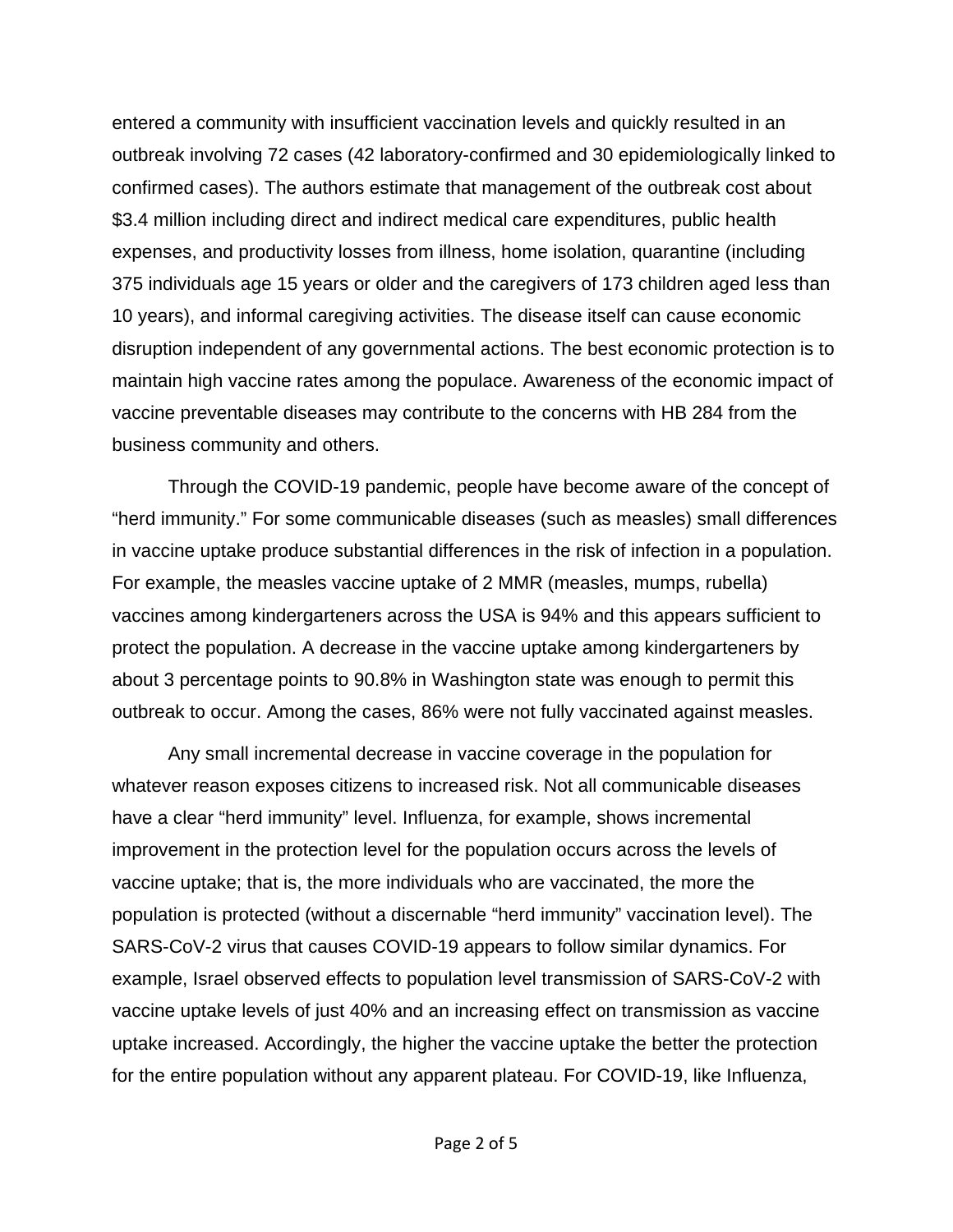even the final few percentage points of vaccine uptake may have an impact on disease risk and transmission, and the subsequent illness and economic disruption.

**Vaccine requirements protect health and support health equity.** Two recent articles published in the Journal of the American Medical Association discuss the question of mandatory vaccination against SARS-CoV-2 and are representative of the current medical and public health data that underlies the pragmatic considerations of requiring vaccines and monitoring vaccination levels (Gostin, Shaw, & Salmon, 2021; Talbot, 2021).

Both articles propose that requirements for vaccination against SARS-CoV-2 is a "logical addition" (to use the words of one author) to the current protections offered students and employees within existing academic and institutional safety programs. HB 284 stands in stark contrast to these summaries of best practice and considerations for protecting people's health.

Talbot writes, "One of the true scientific triumphs of the COVID-19 pandemic has been the development of safe and highly effective vaccines against SARS-CoV-2." The Committee has heard challenges to this statement in testimony; the overwhelming information is that vaccines that have completed the FDA process and independent review for vaccine approval (or authorization, which is basically the same process except that the FDA actually required additional evidence beyond the standard measures for the COVID-19 vaccine) are safe and effective. The COVID-19 vaccine is no exception.

Gostin and colleagues write that mandatory vaccination and proof of vaccination increase vaccine uptake and promote health equity when applied across a population (for example, school children) irrespective of socioeconomic or other status. Health equity and the decreasing of health disparities among Ohioans is a priority for public health and local governments across Ohio. This consideration applies to schools, colleges and universities, and businesses.

Ohio presently requires childhood immunizations, and this is good for our children's health and for parents' wellbeing. Vaccine requirements help to diminish health disparities in Ohio. Even though vaccines are required, Ohio law has a vaccine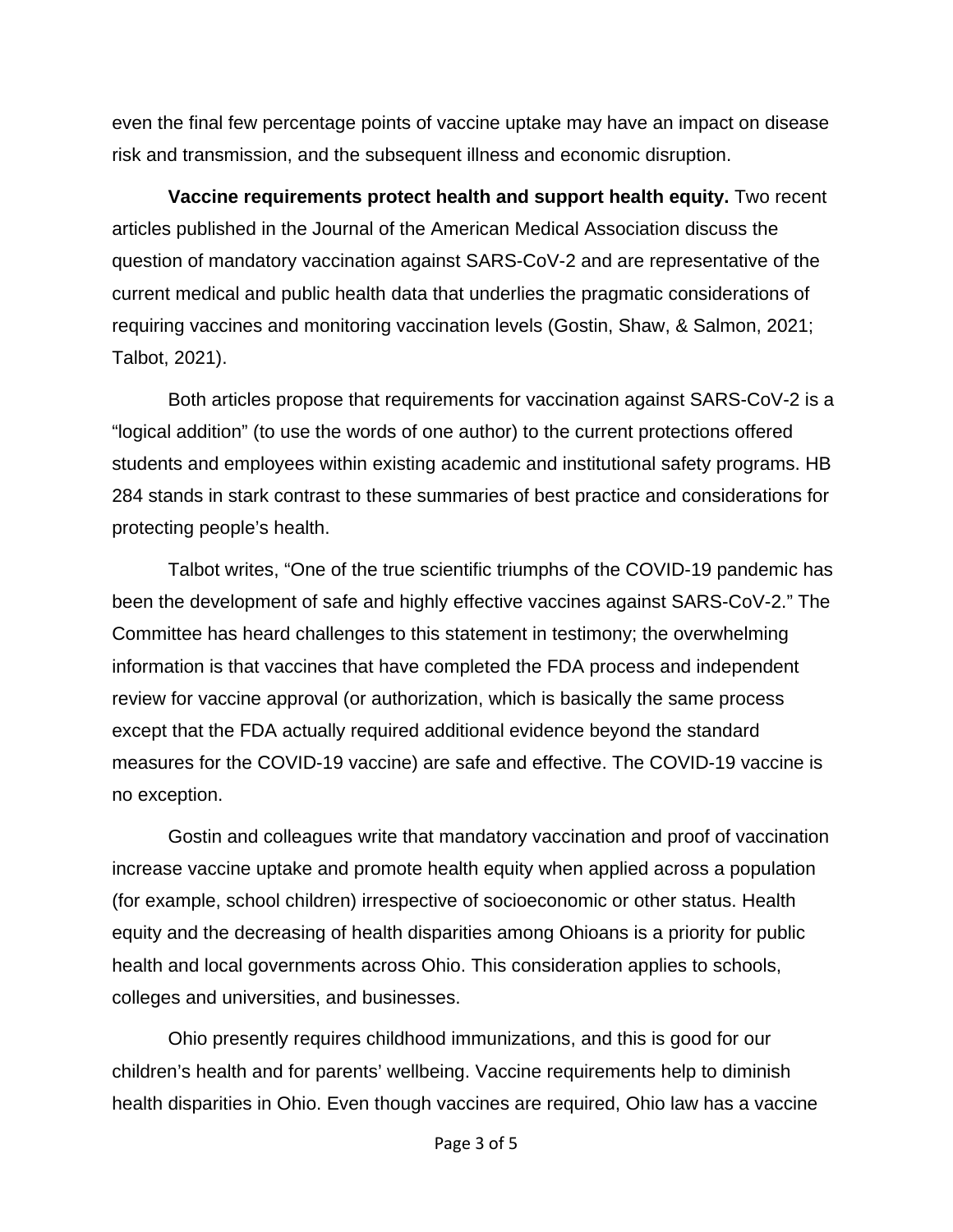consent approach that is considered very lenient compared to other states, with parents allowed to opt-out of vaccination for various reasons. Mandating that parents are apprised of their options to opt-out of vaccination will not help our children. The American Academy of Pediatrics recommends COVID-19 vaccination for all young people aged 12 and over as authorized for the Pfizer mRNA vaccine. Gostin and colleagues suggest eventually adding COVID-19 vaccine to required immunizations for children and youth as more information becomes available for these age groups because the vaccine "will provide important direct and indirect benefits." HB 284 would block any such benefits as might be accrued by Ohio citizens.

**Vaccines can prevent cancer.** The current HPV (Human Papilloma Virus) vaccine prevents cervical cancer and squamous cell carcinoma. We are at the point where vaccines to prevent other cancers or induce direct attack on cancer cells are on the horizon (Tay et al., 2021). The lack of specificity and general anti-vaccination suppositions that apparently underlie HB 284 add to the growing and unwarranted mistrust of vaccines. Legislation such as HB 284 encourages anti-vaccination sentiments by appearing to give an official stamp-of-approval to actions contrary to best medical practice and the promotion of good health. By promoting non-evidence-based policy regarding vaccination, the Legislature would be undermining the foundational scientific tenets that maintain the health of Ohioans, and would threaten future opportunities to benefit fully from new vaccine technology in the area of cancer prevention and treatment, for example.

**Opposition to vaccination is not new.** The Rev. Cotton Mather and Dr. Zabdiel Boylston began offering smallpox inoculation to the population in Boston in the early 1700's. Subsequent studies, as crude as the epidemiological methods were at that time, easily demonstrated the effectiveness of this vaccination approach. However, hostility toward inoculation existed and Mather's home was even bombed during the 1721 smallpox outbreak (Riedel, 2005). Since then, the eradication of smallpox from the earth through a managed global vaccination strategy is one of the triumphs of humankind against infectious disease. Polio is close to the global eradication goal, but even today faces opposition in parts of the world where polio continues circulating.